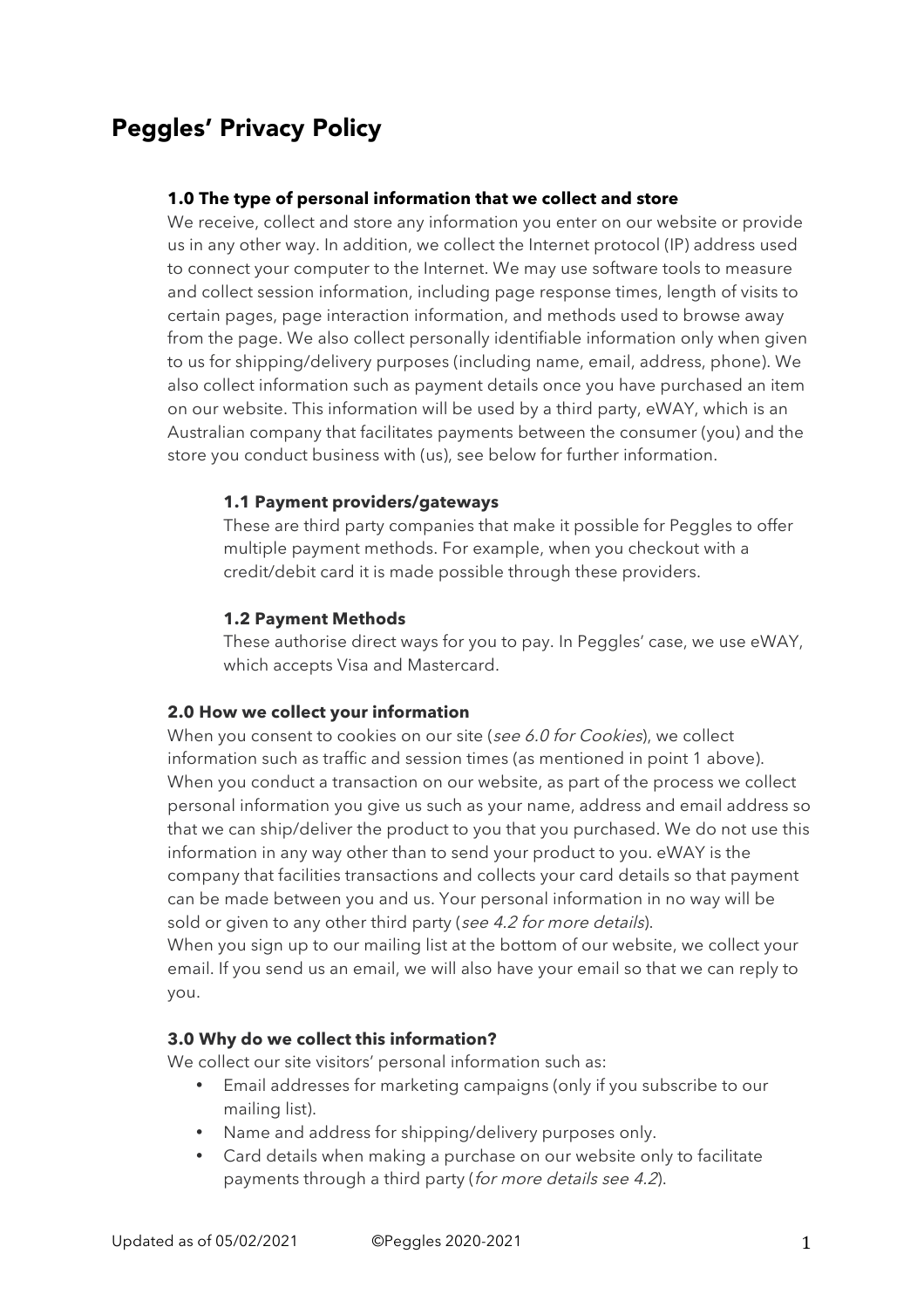The information that we collect is important in successfully running our business. Peggles, and all business' must use a third party to facilitate payments on a website so that payments are secure as possible and are meeting the highest of standards when offering payment gateways. Personal information is vital in delivering to you the product you purchased. The information that we collect from cookies (see 6.0) for more details) is for Peggles to monitor traffic through our website and is necessary in ensuring our business remains successful.

# **4.0 How do we store, use, share and disclose our site visitors' personal information?**

To successfully run our business, Peggles uses Wix.com to create our website and offer us useful information outlined below. Peggles uses eWAY to facilitate payments between our customers and us. Peggles also uses Australia Post to deliver your purchases to you. Each company uses your details in different ways, including Peggles to successfully offer you our products; you can read about them below:

# *4.1 Personal information used by Wix*

Our business is hosted on the Wix.com platform. Wix.com provides us with the online platform that allows us to sell our products and services to you. Your data may be stored through Wix.com's data storage, databases and the general Wix.com applications. They store your data on secure servers behind a firewall. The information that Wix.com stores for us only once provided to us from you (when you make a purchase from Peggles) may be your name, product/service that you purchased, payment method, amount due and the payment status. This is so that Peggles can provide you with the product that you bought and ensure that it can be sent to you.

# *4.2 Personal information used by eWAY*

Peggles uses eWAY for our payment gateway (for clarification of terms, see 1.1 & 1.2). The PCI DSS is created by the PCI Security Standards Council and consists of the biggest companies in the payment card industry. This council has developed a set of rules (PCI DSS), which are a consistent set of standards for processing, handling and storing sensitive credit card information. eWAY is in compliance with Level 1 of the PCI DSS compliance criteria, which is the highest level of compliance available of data security, which is the same level of the biggest banks in the world.

# *4.3 Personal information used by Australia Post*

Your name, address, email and phone you provide us when purchasing our product for shipping/delivery purposes, these will be given to Australia Post so that the product can be sent to you. Australia Post will have access to you email and phone so that they can send you tracking details and order updates for your parcel.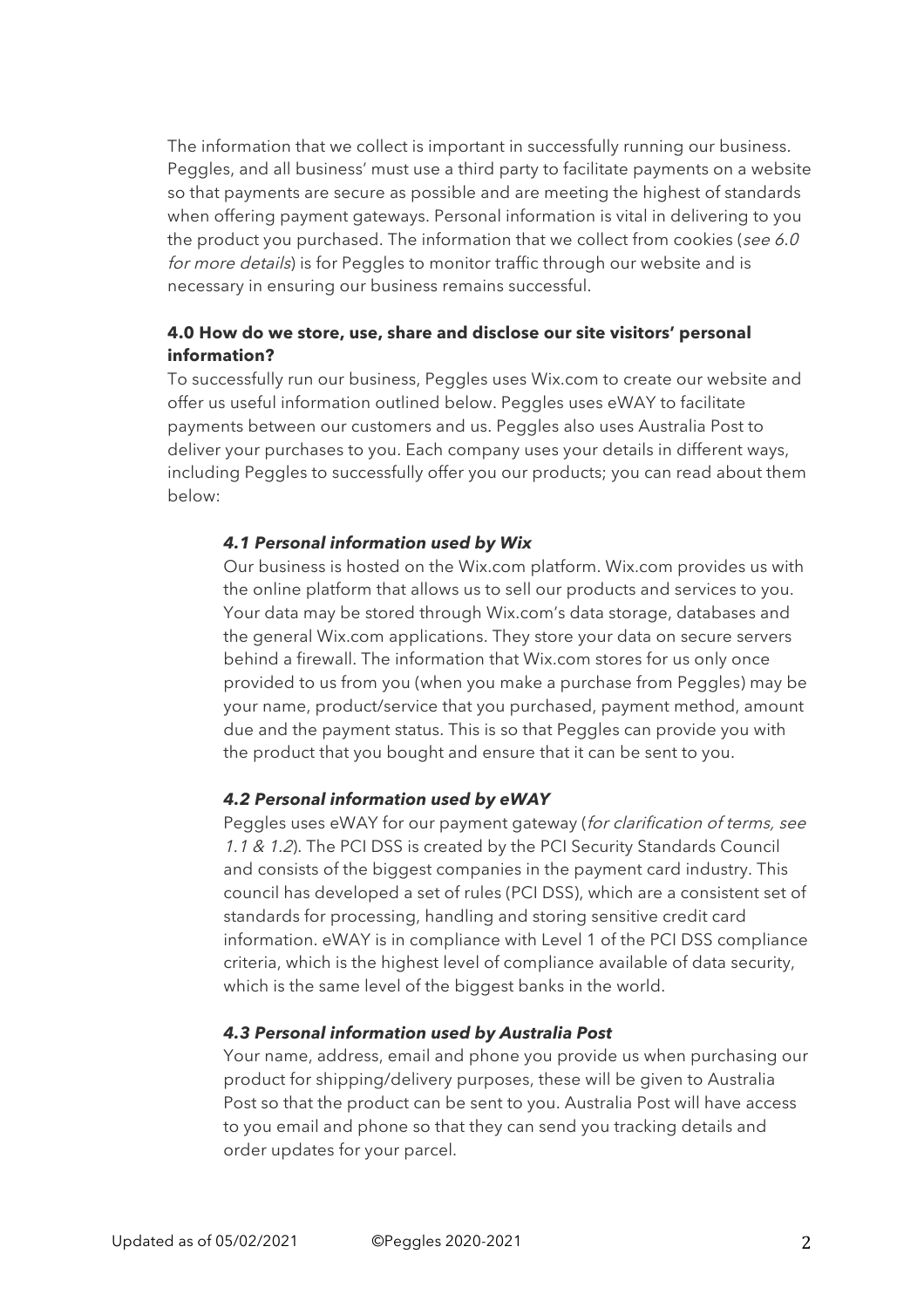# *4.4 Personal information used by Peggles*

Peggles will not disclose any personal information of its customers with any other third parties except those stated in our privacy policy (Wix.com, eWAY and Australia Post). Peggles will only keep information such as your email address when given to us for email subscriptions or if you sent us an email so that we can reply to you. We also keep your address details so that we can pass this onto Australia Post to send your parcel. We will also keep details of the products that you purchase so that we can successfully create your order and send it to you, and keep track of what you have purchased in the past for both our record and yours.

# **5.0 How do we communicate with our site visitors?**

Peggles only communicates with its site visitors in reply to if you contact us first.

# *5.1 Chat with us function*

There is a 'chat with us' function on our website where visitors may ask us questions in which we will reply through this chat form.

# *5.2 Customer Service page*

On our customer service page, there is a contact form you may fill out and we will reply to the email you provide to us.

#### *5.3 Email Subscription*

At the bottom of our site there is an option to subscribe to updates where the visitor would input their email and they would consent to emails sent from us which may entail exclusive offers, discounts available from our store, notices of new stock arriving or a thank you for your continued support. We ensure you that we do not spam our customers who subscribe to our mailing list. Once subscribing you may immediately unsubscribe by going to the bottom of the email that we sent you and click on the 'click here' link where it will open up another page where you may click 'Unsubscribe' and will immediately be removed from our mailing list.

# *5.4 Placing an order*

Once you place an order with us and you provided your email, you will receive an email from us with an order confirmation. And from here onwards, the only further contact regarding your order will be from Australia Post with parcel updates. However, we may email you after you receive your order asking for feedback and if you are happy with your purchase. No further contact will be made after this unless it is in reply to your email.

#### **6.0 How do we use cookies and other tracking tools?**

Firstly, what are cookies? It is formally known as a HTTP cookie, which is an internet code or a browser cookie. It is a term for data that a computer receives and then sends back without altering its details. A computer cookie consists of information.